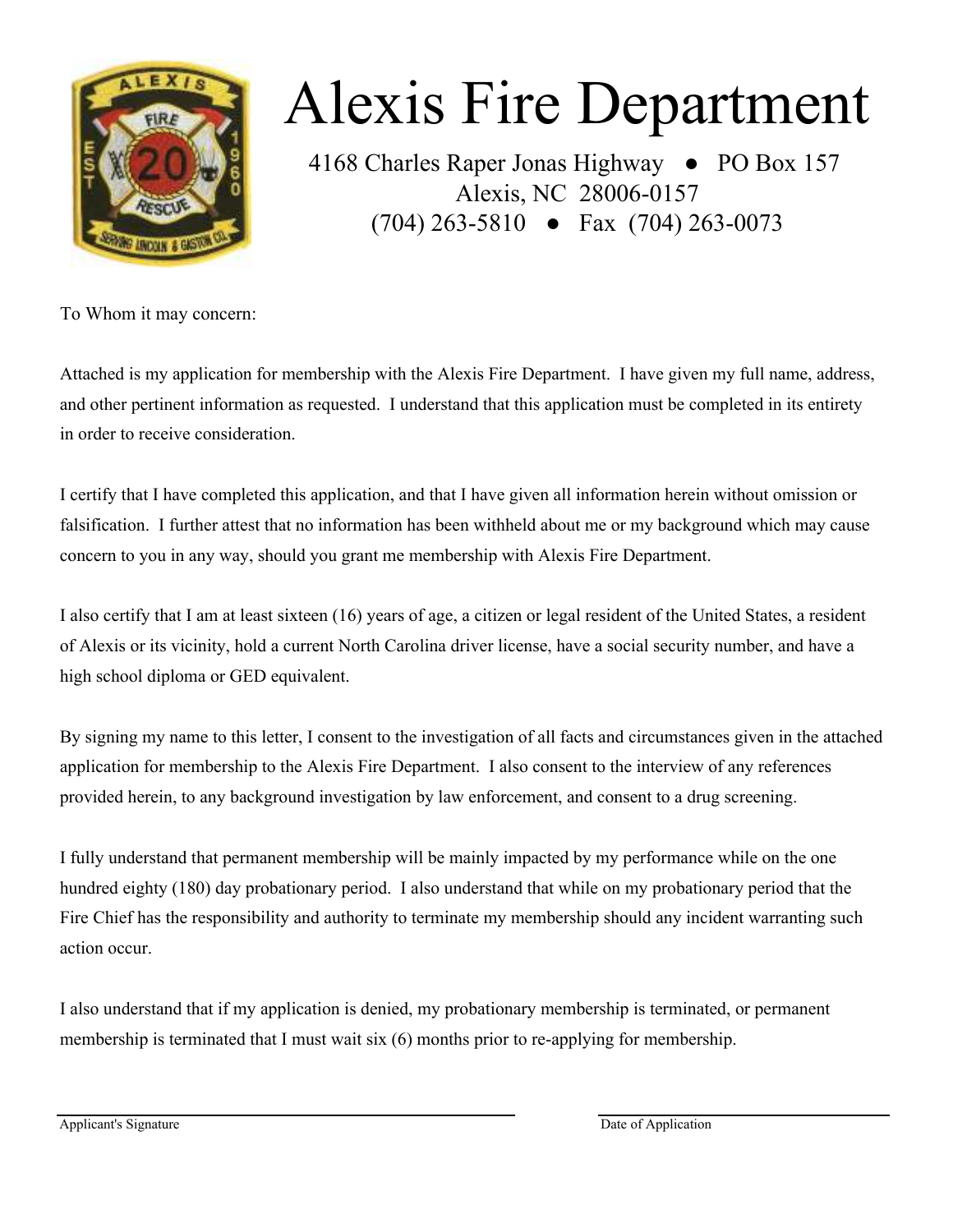# Alexis Fire Department

## Application for Membership

#### Please **PRINT** all information in block capital letters.

| <b>Personal Information</b>                                                  |                           |                     |                     |                          |  |
|------------------------------------------------------------------------------|---------------------------|---------------------|---------------------|--------------------------|--|
| Last Name:                                                                   | First Name:               |                     | Full Middle Name:   |                          |  |
| <b>Current Physical Address:</b>                                             |                           |                     | Gender (M or F):    |                          |  |
|                                                                              |                           |                     |                     | Marital Status (M or S): |  |
| Mailing Address (If Different):                                              |                           |                     |                     | Date of Birth:           |  |
| Home Phone:                                                                  | Cell Phone:               |                     |                     | SSN:                     |  |
| NCDL#:                                                                       | Email Address:            |                     |                     |                          |  |
|                                                                              | <b>Employment History</b> |                     |                     |                          |  |
| Supervisor's Name<br>Present Employer:                                       |                           |                     | Supervisor's Phone: |                          |  |
| Work Address:                                                                |                           |                     | Position Held:      |                          |  |
|                                                                              |                           |                     |                     | Length of Employment:    |  |
| Work Schedule:                                                               |                           | Shift Length:       |                     |                          |  |
| <b>Straight Days</b>                                                         | <b>Straight Nights</b>    |                     | 8 Hour Shifts       | 12 Hour Shifts           |  |
| <b>Straight Evenings</b>                                                     | Rotating Shift            | 10 Hour Shifts      |                     | 24 Hour Shifts           |  |
| If less than five (5) years with present employer, list previous employer(s) |                           |                     |                     |                          |  |
| Employer Name:                                                               |                           | Address:            |                     |                          |  |
| Phone:                                                                       |                           | Reason for Leaving: |                     |                          |  |
| Employer Name:                                                               |                           | Address:            |                     |                          |  |
| Phone:                                                                       |                           | Reason for Leaving: |                     |                          |  |
| <b>Employer Name:</b>                                                        |                           | Address:            |                     |                          |  |
| Phone:                                                                       |                           | Reason for Leaving: |                     |                          |  |
|                                                                              | <b>Military Service</b>   |                     |                     |                          |  |
| Have you ever served in the Armed Forces?                                    |                           |                     | If "yes", branch:   |                          |  |
| Dates of Service:                                                            |                           |                     | Type of Discharge:  |                          |  |
|                                                                              |                           |                     |                     |                          |  |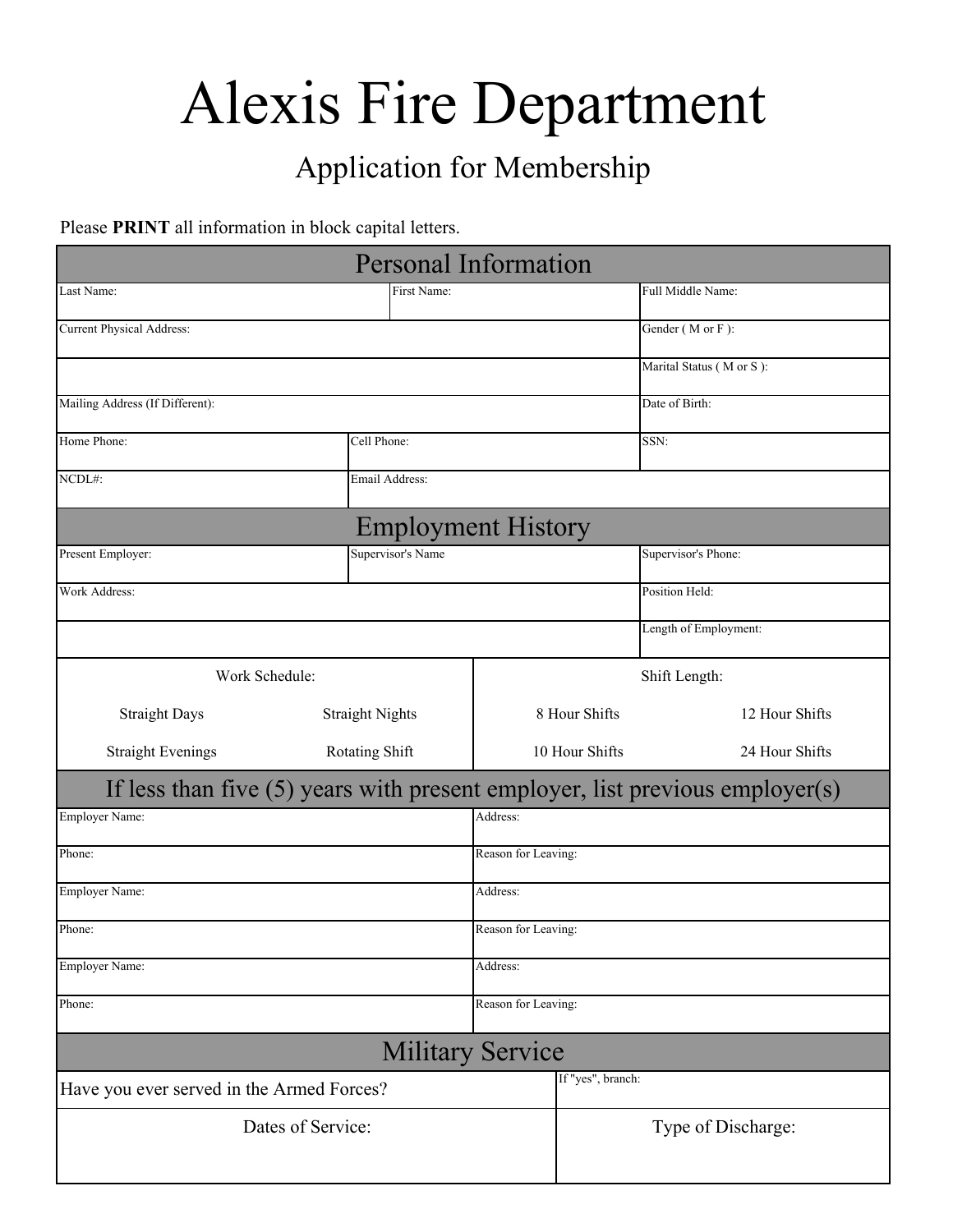## Background Information

| Do you have charges pending or have you admitted guilt or been found guilty including Deferred Adjudication |             |      |    |
|-------------------------------------------------------------------------------------------------------------|-------------|------|----|
| of committing any felony or misdemeanor? (Including offences for which probation was granted, excluding     |             |      |    |
| minor traffic violations but including DWI.)                                                                | Circle One: | YES. | NО |

If your answer is "Yes", explain in the space provided, giving the dates and nature of the offense, the name and location of the court, and explain the deposition of the case.

Do you have charges pending or have you been found guilty of minor traffic violations: Circle One: Yes No

If your answer is "Yes", explain in the space provided, giving the dates and nature of the offense, the name and location of the court, and explain the deposition of the case.

Do you have any medical condition that would prevent you from participating in physical activities that would b required for active duty: Circle One: Yes No

If your answer is "Yes", explain in the space provided the nature of your medical conditions.

|                                                                 |              | Education                            |              |                      |
|-----------------------------------------------------------------|--------------|--------------------------------------|--------------|----------------------|
| <b>Institution Name</b>                                         | <b>State</b> | Dates of Attendance<br>From          | Until        | Did you<br>Graduate? |
| High School                                                     |              |                                      |              |                      |
| College                                                         |              |                                      |              |                      |
| College                                                         |              |                                      |              |                      |
| College                                                         |              |                                      |              |                      |
| If you did not graduate from high school, did you obtain a GED? |              |                                      |              | Yes                  |
| If yes, in what state did you receive you GED                   |              |                                      |              | N <sub>o</sub>       |
|                                                                 |              | <b>Emergency Contact Information</b> |              |                      |
| Name                                                            | Phone        |                                      | Relationship |                      |
| Name                                                            | Phone        |                                      | Relationship |                      |
| Name                                                            | Phone        |                                      | Relationship |                      |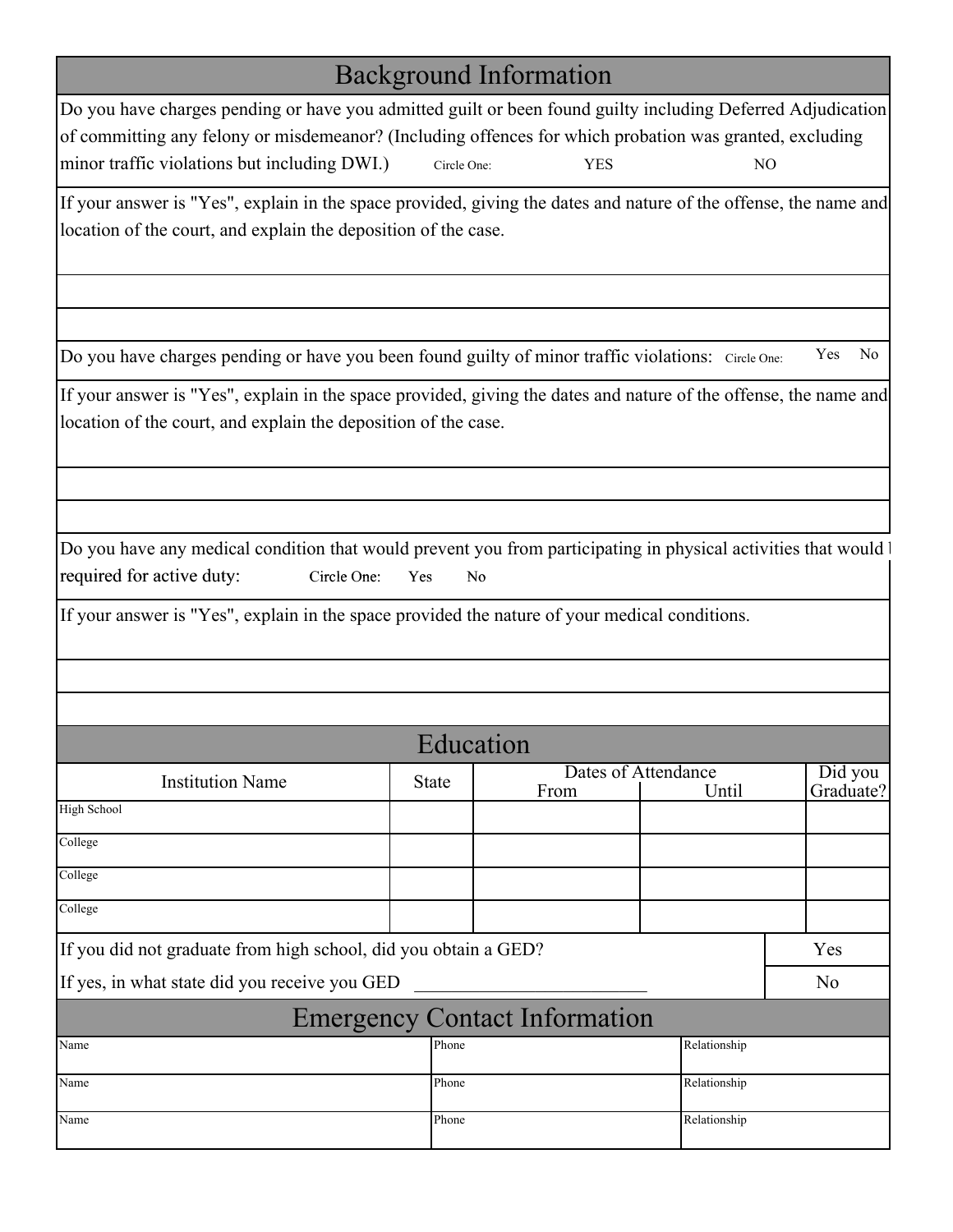|                                                                              | Fire Fighting Experience and Training                                                                      |                    |                |
|------------------------------------------------------------------------------|------------------------------------------------------------------------------------------------------------|--------------------|----------------|
|                                                                              | Have you previously been a member of another Fire Departments or Rescue Squad?                             | Yes                | N <sub>0</sub> |
| Department Name                                                              | Address                                                                                                    | Membership<br>From | Until          |
|                                                                              |                                                                                                            |                    |                |
|                                                                              |                                                                                                            |                    |                |
|                                                                              |                                                                                                            |                    |                |
|                                                                              |                                                                                                            |                    |                |
|                                                                              | References                                                                                                 |                    |                |
|                                                                              | Have you applied for membership with the Alexis Fire Department previously?                                | Yes                | N <sub>o</sub> |
|                                                                              | Are you currently a member of another Fire Department or Rescue Squad?                                     | Yes                | N <sub>0</sub> |
| List any members of the Alexis Fire Department with whom you are acquainted. |                                                                                                            |                    |                |
|                                                                              |                                                                                                            |                    |                |
| Name                                                                         | List three (e) references, other than relatives and any named above:<br>Address (Street, City, State, Zip) | Phone              |                |
|                                                                              |                                                                                                            |                    |                |
|                                                                              |                                                                                                            |                    |                |
|                                                                              |                                                                                                            |                    |                |
|                                                                              | Essay                                                                                                      |                    |                |
| Why do you want to join Alexis Fire Department (50 to 100 words)?            |                                                                                                            |                    |                |
|                                                                              |                                                                                                            |                    |                |
|                                                                              |                                                                                                            |                    |                |
|                                                                              |                                                                                                            |                    |                |
|                                                                              |                                                                                                            |                    |                |
|                                                                              |                                                                                                            |                    |                |
|                                                                              |                                                                                                            |                    |                |
|                                                                              |                                                                                                            |                    |                |
|                                                                              |                                                                                                            |                    |                |
|                                                                              |                                                                                                            |                    |                |
|                                                                              |                                                                                                            |                    |                |
|                                                                              |                                                                                                            |                    |                |
|                                                                              |                                                                                                            |                    |                |
|                                                                              |                                                                                                            |                    |                |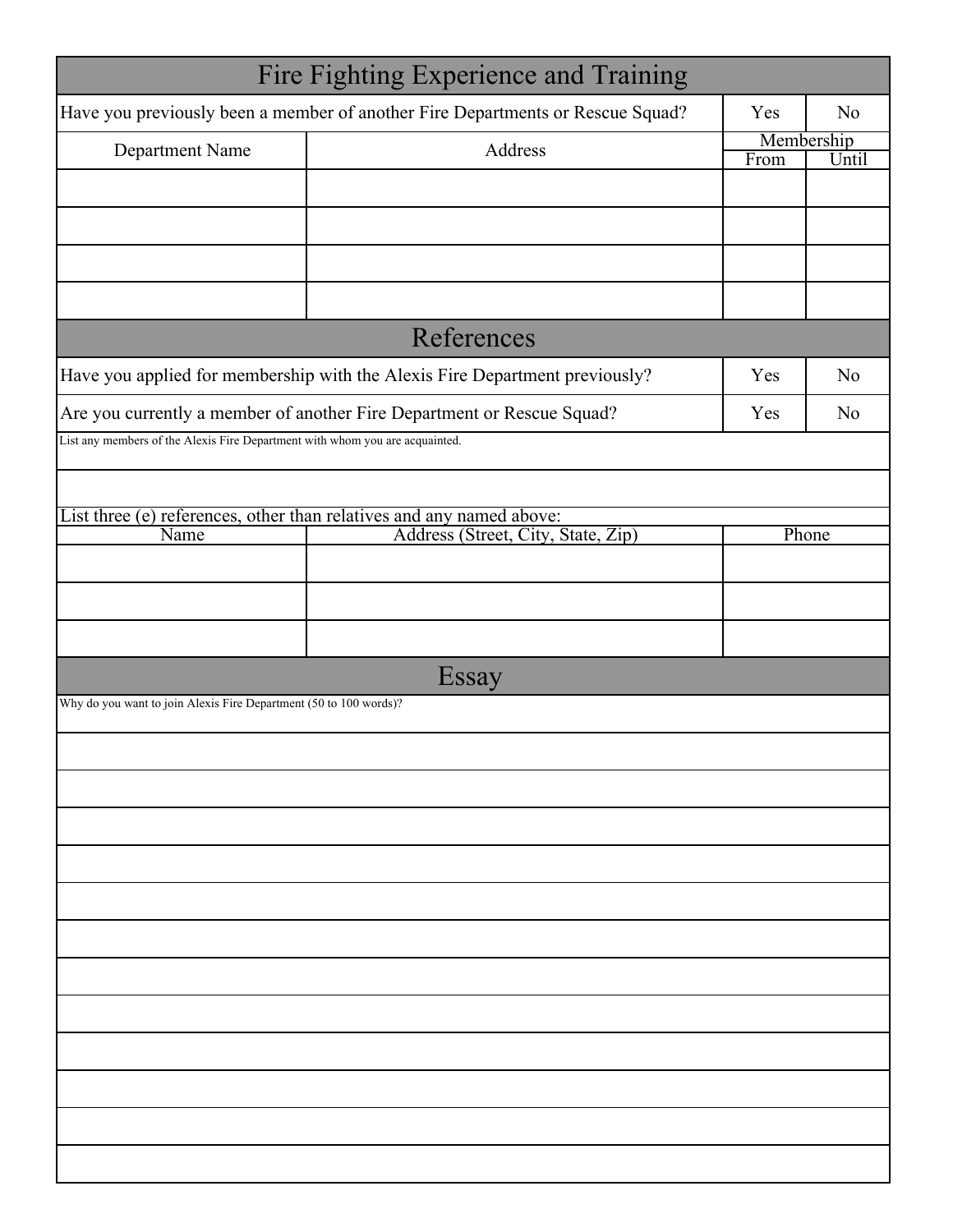### Part-Time Employment (If Applicable)

If you are applying and wish to work as a part-time employee of the Alexis Fire Department, the following requirements apply:

The following items are requirements of the part-time staff:

- 1. Minimum of 21 years of age.
- 2. Certified North Carolina Fire Fighter Level I
- 3. Certified North Carolina Emergency Vehicle Driver
- 4. Certified Emergency Medical Technician (North Carolina or National Registery)

I do wish to be considered for part-time staffing at Alexis Fire Department:

Applicant Signature: Date: Date: Date: Date: Date: Date: Date: Date: Date: Date: Date: Date: Date: Date: Date: Date: Date: Date: Date: Date: Date: Date: Date: Date: Date: Date: Date: Date: Date: Date: Date: Date: Date: Dat

## Junior Fire Fighter (If Applicable)

If you are applying for membership and are between the ages of 16 and 17 the following requirements apply:

- 1. Minimum age of 16 to be considered for membership.
- 2. Must be enrolled in High School to maintain membership.
- 3. Must maintain a "C" average to maintain membership. (Report cards will be shown to the Fire Chief or Assistant Chief(s) within one (1) week of receiving them)
- 4. At no time may a junior fire fighter operate a red light or warning flashers on his/her vehicle while responding to an incident.
- 5. At no time may a junior fire fighter don a SCBA and enter a burning structure.
- 6. Junior fire fighters may don a SCBA for training only (No fire conditions).
- 7. At no time may a junior fire fighter drive/operate any Fire Department owned vehicles.
- 8. Junior fire fighters may not be at the station later than 10:00 pm on school nights.
- 9. Junior fire fighters may not be at the fire station later than 12:00 am on weekends.
- 10. Junior fire fighters may not vote on any issues concerning the operations of the department.
- 12. Parent and/or Guardian consent must be obtained.

I wish to be considered for membership as a junior fire fighter with the Alexis Fire Department:

| <b>Applicant Signature:</b>                                                                                                         | Date: |                    |
|-------------------------------------------------------------------------------------------------------------------------------------|-------|--------------------|
| We, the parents and/or guardians of<br>consent for our son and/or daughter to apply for membership with the Alexis Fire Department. |       | do hereby give our |
| Parent/Guardian Signature:                                                                                                          | Date: |                    |

Parent/Guardian Signature: Date: Date: Date: Date: Date: Date: Date: Date: Date: Date: Date: Date: Date: Date: Date: Date: Date: Date: Date: Date: Date: Date: Date: Date: Date: Date: Date: Date: Date: Date: Date: Date: Dat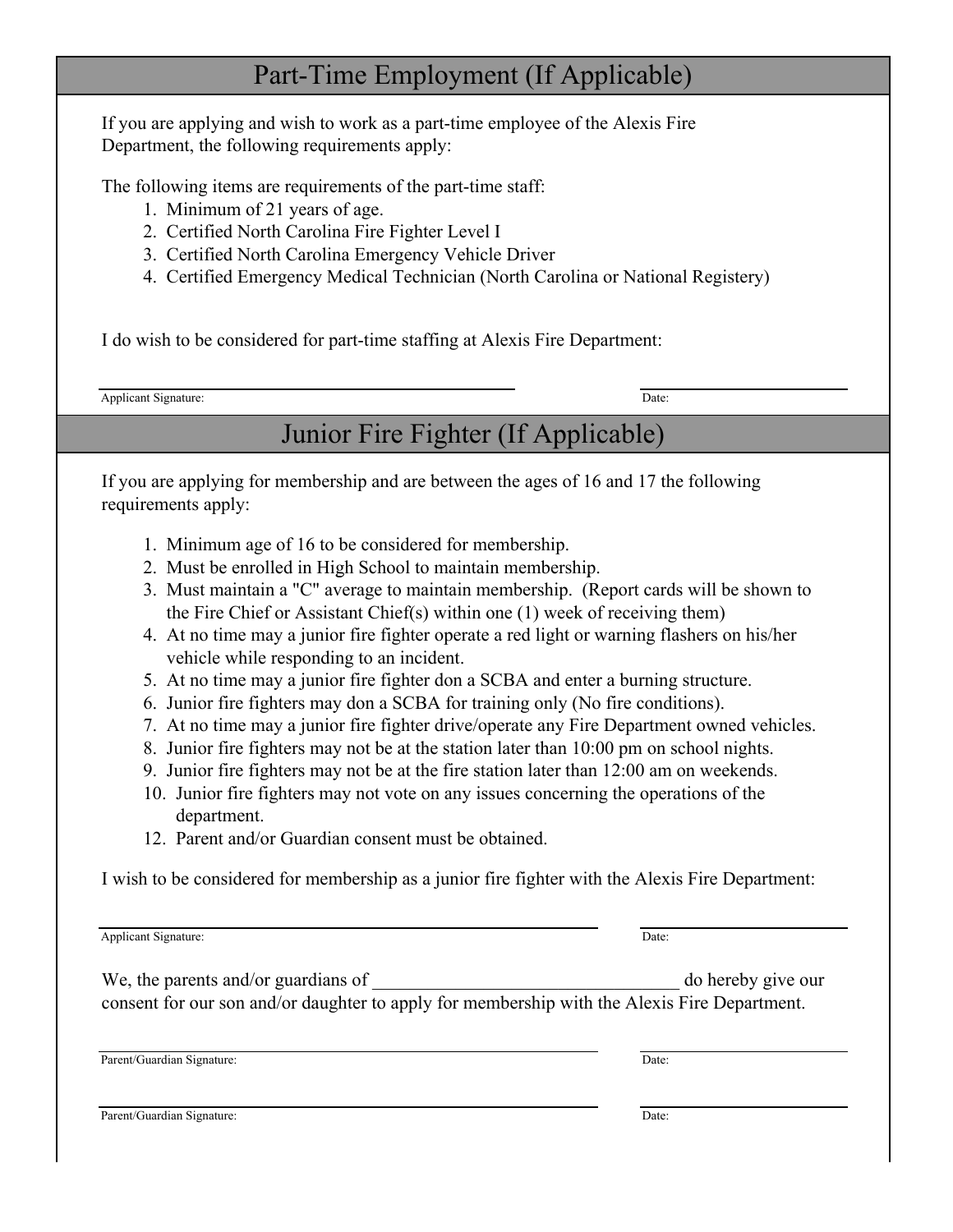### Statement of Veracity

#### **Review your answers carefully and read the statement below before signing:**

I represent and warrant that the answers I have given are complete and true to the best of my knowledge and belief. I further acknowledge that I have read and understood the questions regarding criminal records and my background, and that I have answered these questions and I do agree to follow these requirements: completely and truthfully. I understand that failure to answer all questions completely and truthfully will subject my application to be discarded. I have also read and fully understand the following items

- provided free of charge. You will have eighteen (18) months to complete Fire Fighter Level I. Termination is an option if you have not completed the certification in the time allotted. 1. New members must be willing to participate in the NC fire fighters certification program, which is
- 2. All members are required to maintain thirty-six (36) training hours per year to retain membership.
- 3. All members shall be willing to abide by the Fire Department By-Laws, Operating Guidelines Board of Directors, and Officers as they exist now or may be adopted later.
- termination or resignation to have all the above mentioned returned to the Fire Department before badges, collar insignia, etc.) issued to my self by the Fire Department, I will return in the same condition as it was received. If any of said equipment or clothing is damaged or lost, I shall have it repaired or replaced at my cost. I understand that I will have fifteen (15) days after 4. Any equipment or clothing, including the following: (turn-out gear, uniforms, pagers, vehicle tags, they take legal actions against me.
- 5. New members will not be allowed to operate any type of warning device in their personal vehicle until permanent membership is obtained.
- 6. One hundred eighty (180) day probationary period is required before permanent membership.

| Applicant<br>Signature | Date: |
|------------------------|-------|
|                        |       |

(704) 263-5810, Monday through Friday between the hours of 7:00 am and 5:30 pm. Should you have any questions concerning this application, please call the Fire Department at

Visit our website at: www.alexisvfd.com

#### **IMPORTANT !!**

Deliver this application to the Main Fire Station on Highway 27, or mail it to:

PO Box 157 Alexis, NC 28006 ATTENTION: Application TO THE SUB STATION

# Alexis Fire Department DO NOT DELIVER THIS APPLICATION

#### **Don't forget to include the following along with your application:**

- 1. Copy of your Driver License
- 2. Copy of your GED if you did not graduate from High School
- 3. Copies of your Fire/Rescue/EMS training records and certifications.